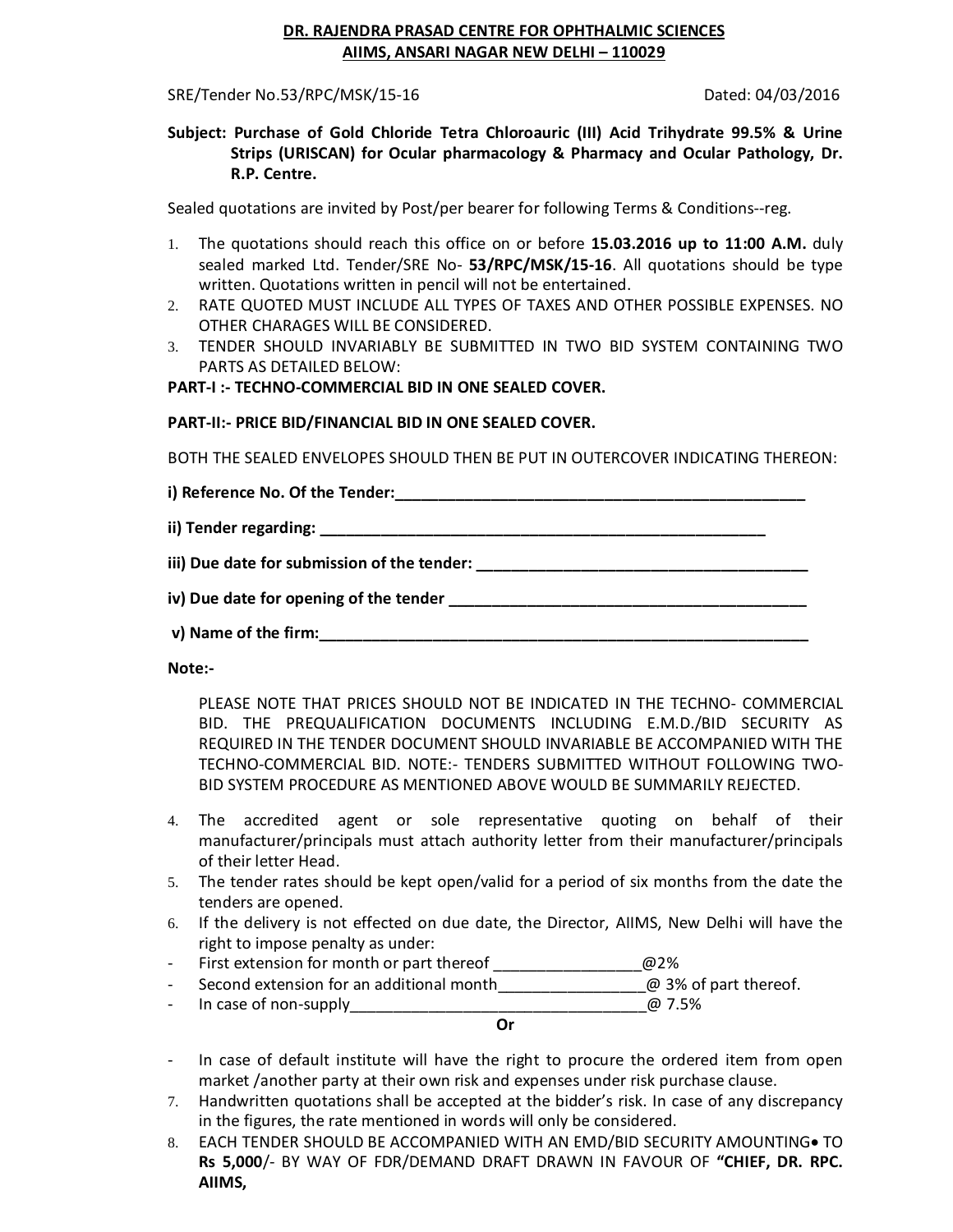**NEW DELHI"**, FAILING WHICH THE TENDER SHALL NOT BE CONSIDERED FOR ACCEPTANCE AND WILL BE OUTRIGHTLY REJECTED. CASH/CHEQUE IS NOT ACCEPTABLE AT ALL. NO INTEREST IS PAYABLE ON EMD/BID SECURITY.

- 9. In case of non supply of material within the due date i.e. within the date of delivery, the Director AIIMS , New Delhi will have the right to impose penalty like forfeiture of performance security and removal of the name from the list of the contractor and resort to risk purchase in full or part thereof at his/her direction, his/her decision shall be final and binding.
- 10. The Director, AIIMS New Delhi shall be the final authority to reject full or any part of the supply which is not confirming to the specification and other terms and conditions.
- 11. No payment shall be made for rejected material. the tenderer would remove rejected items within one week of the date of rejection at their own cost replace immediately In case these are not removed, these will be disposed off in a manner as deemed fit by the authorities at the risk and responsibility of the suppliers without any further notice.
- 12. The firm has not been blacklisting in the past by any government/ Private institution and there is no Vigilance/CBI case pending against the firm supplier.
- 13. The quantity shown in the tender can be **increased or decreased** to any extent depending upon the actual requirement.
- 14. The tenderers must quote rates including freight, insurance, cartage, labour charges etc. on FOB, AIIMS, New Delhi basis.
- 15. Samples of the items with lab. test report in original packing, duly labeled (Printed) and sealed having date of manufacturing date of Expiry, manufactured by with batch No. Wherever applicable, should be submitted to Stores Officer, (RPC) alongwith the tender, the list of samples submitted duly acknowledged **should invariably be attached with the technical bid. Those tenders received without sample will be summarily rejected and no correspondence will be entertained in this regard.**
- 16. The court of Delhi will have the jurisdiction to try any matter, dispute or reference between the parties arising out of the contract. It is specifically agreed that no court outside and other the court shall have jurisdiction in the matter.
- 17. SELECTION WILL BE MADE PURELY ON SAMPLE AND QUALITY BASIS.SAMPLES SHOULD BE GIVEN IN ORIGINAL PACK ONLY.
- 18. Tender by Tele-fax/telegram/fax/e-mail will not be accepted.
- 19. The price charged for the Stores/ equipments, under the reference by the supplier shall in no event exceed the lowest price at which the supplier the Store/equipment of same identical description to any other person /organization. Institution during the period. If at any time, during the said period the supplier reduced the said prices of such/Stores/equipment or sales such stores to any other person/organization/Institution at price lower than the chargeable, he shall forthwith notify such reduction or sale to the Director, All India Institute of Medical Sciences and the price payable for the Stores supplied after the date of coming into force of such reduction or sale shall stand correspondingly reduced.
- 20. The Vendor should enclosed the copy of Vat/Service Tax Registration certificate.
- 21. Generally, the date of delivery for supply of items will be 30 to 45 days from the date of issue of the supply order, but in exigency the same can be reduced upto 2 weeks depending upon the situation/requirement.

**The quotations/tenders will be opened at 11.30 AM on 15.03.2016 in the office of Stores Officer, Room No. 180, Dr. R.P. Centre, AIIMS, New Delhi-110029 in the presence of the tenderers, whosoever are present.**